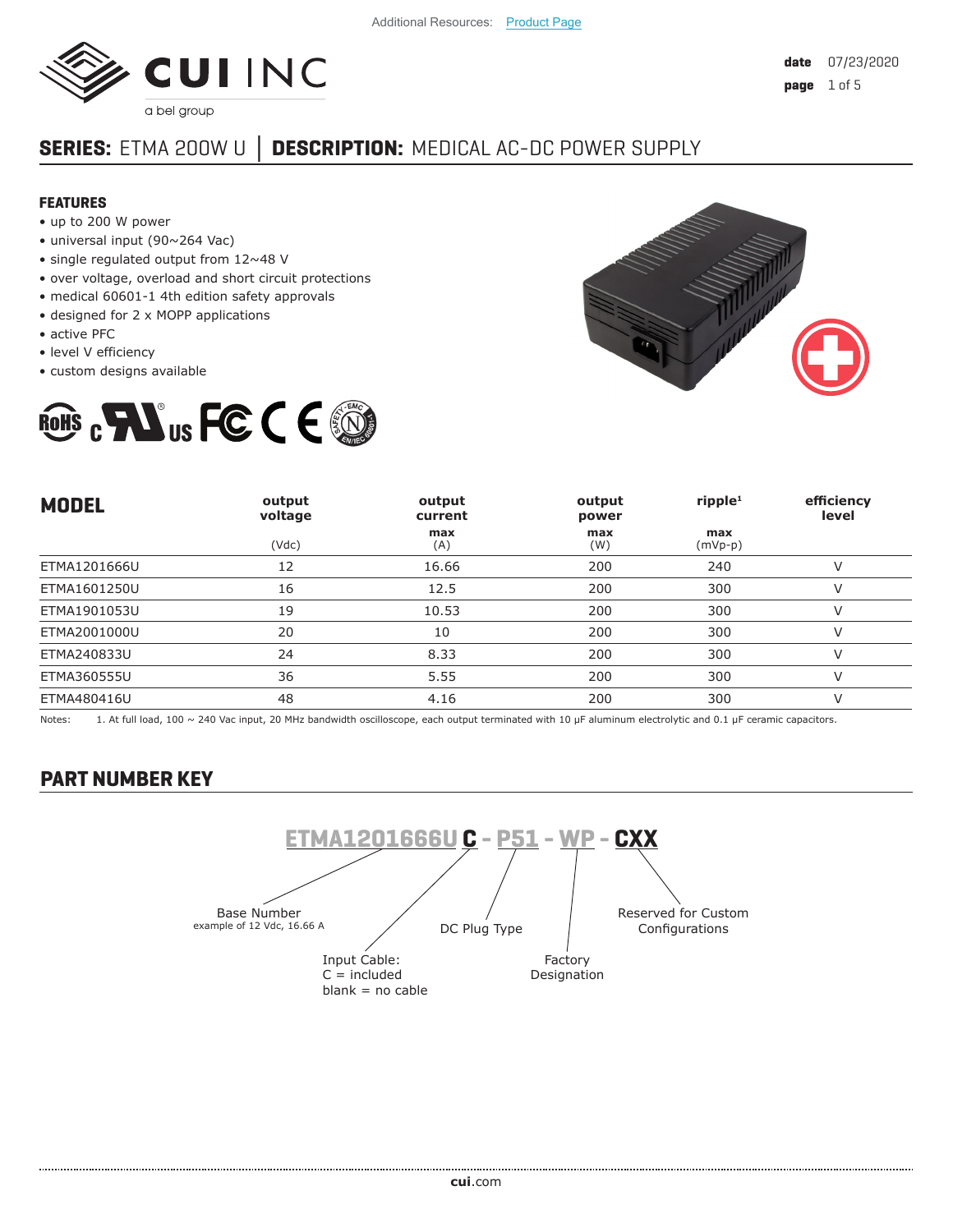### **INPUT**

| parameter                 | conditions/description | min | typ | max | units |
|---------------------------|------------------------|-----|-----|-----|-------|
| voltage                   |                        | 90  |     | 264 | Vac   |
| frequency                 |                        | 47  |     | 63  | Hz    |
| current                   | at 90 Vac, 60 Hz       |     |     |     |       |
| inrush current            | at 230 Vac, cold start |     |     | 150 |       |
| no load power consumption |                        |     |     | 0.5 | W     |

### **OUTPUT**

| parameter               | conditions/description | min | typ   | max | units         |
|-------------------------|------------------------|-----|-------|-----|---------------|
| line regulation         |                        |     | 主.    |     | $\frac{0}{0}$ |
| load regulation         |                        |     | ±5    |     | $\frac{0}{0}$ |
| hold-up time            | at 115 Vac             | 16  |       |     | ms            |
| temperature coefficient |                        |     | ±0.05 |     | %/°C          |

### **PROTECTIONS**

| parameter                | conditions/description    |     |     |               |
|--------------------------|---------------------------|-----|-----|---------------|
|                          | 12 V output               | 110 | 133 | $\frac{0}{0}$ |
|                          | 16, 20 V outputs          | 110 | 130 | $\frac{0}{0}$ |
| over voltage protection  | 19 V output               | 111 | 137 | $\frac{0}{0}$ |
|                          | 24, 36 V outputs          | 110 | 125 | $\frac{0}{0}$ |
|                          | 48 V output               | 110 | 120 | $\%$          |
| overload protection      | shutdown and auto restart | 110 | 160 | $\frac{0}{0}$ |
| short circuit protection | continuous, auto restart  |     |     |               |

# **SAFETY & COMPLIANCE**

| parameter             | conditions/description                                                                  | min      | typ       | max            | units      |
|-----------------------|-----------------------------------------------------------------------------------------|----------|-----------|----------------|------------|
| isolation voltage     | input to output for 2 seconds<br>input to frame ground for 2 seconds                    |          |           | 5,656<br>2,121 | Vdc<br>Vdc |
| insulation resistance | input to output, at 500 Vdc<br>input to frame ground, at 500 Vdc                        | 20<br>20 |           |                | MΩ<br>ΜΩ   |
| safety approvals      | medical UL/cUL (UL 60601-1), EN 60601-1, IEC 60601-1 4th edition                        |          |           |                |            |
| EMI/EMC               | FCC 47 CFR Part 18, CE, EN 61000-3-(2, 3), EN 55011, IEC 61000-4-(2, 3, 4, 5, 6, 8, 11) |          |           |                |            |
| leakage current       | earth, at 264 Vac<br>enclosure, at 264 Vac                                              |          | 190<br>10 | 300<br>100     | μA<br>μA   |
| <b>MTBF</b>           | at 25°C, max. load                                                                      | 140,000  |           |                | hours      |
| RoHS compliant        | yes                                                                                     |          |           |                |            |

# **ENVIRONMENTAL**

| parameter             | conditions/description | min | tvp | max | units         |
|-----------------------|------------------------|-----|-----|-----|---------------|
| operating temperature |                        |     |     | 50  |               |
| storage temperature   |                        | -10 |     | 70  |               |
| humidity              | non-condensing         | 20  |     | 90  | $\frac{1}{2}$ |

......................................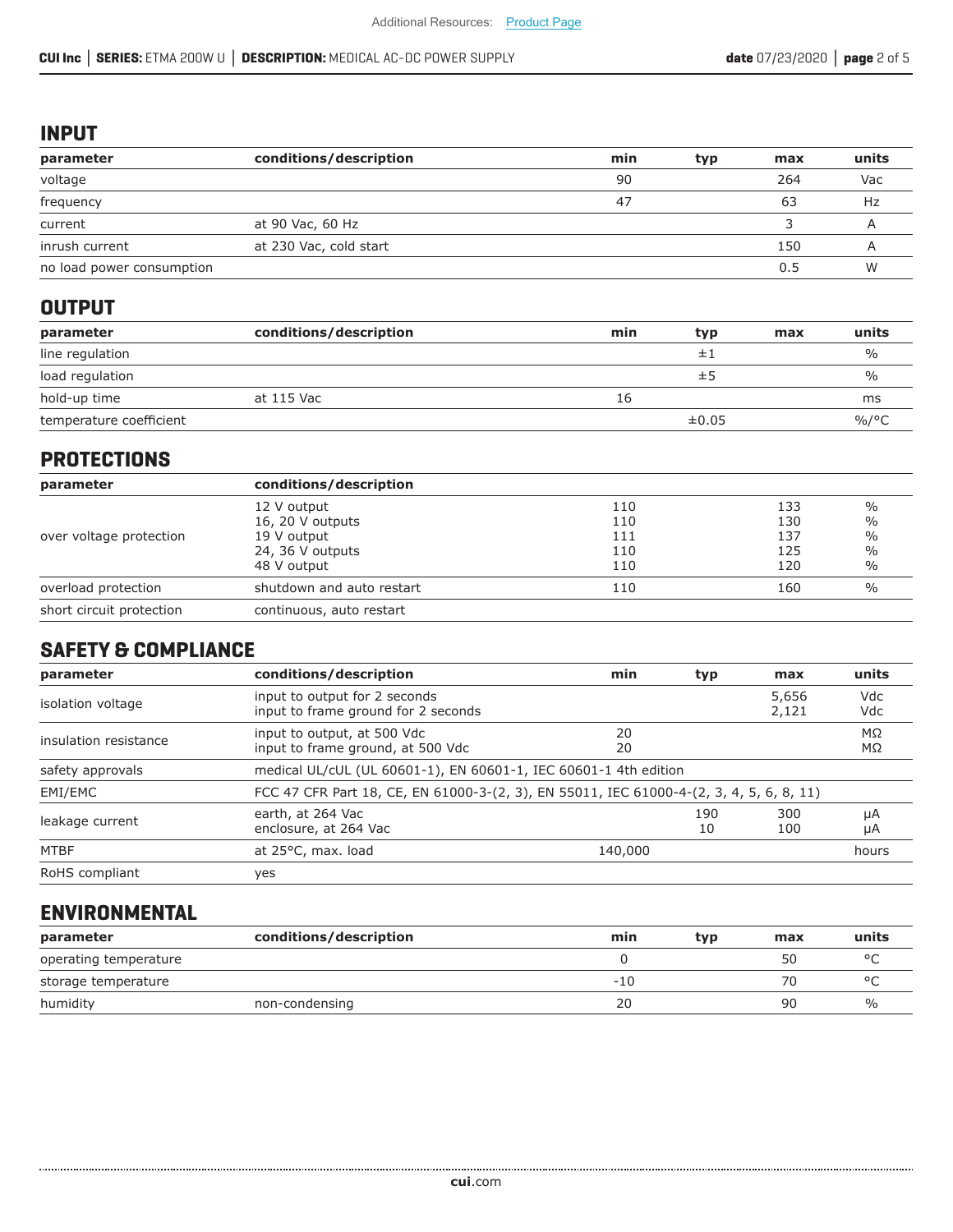# **MECHANICAL**

| parameter  | conditions/description                                 | min | tvp  | max | units |
|------------|--------------------------------------------------------|-----|------|-----|-------|
| dimensions | $7.42 \times 4.11 \times 2.36$ (188.5 x 104.5 x 60 mm) |     |      |     | inch  |
| input plug | IEC320 / C14                                           |     |      |     |       |
| weight     |                                                        |     | 1.06 |     | ĸq    |

# **MECHANICAL DRAWING**

units: mm









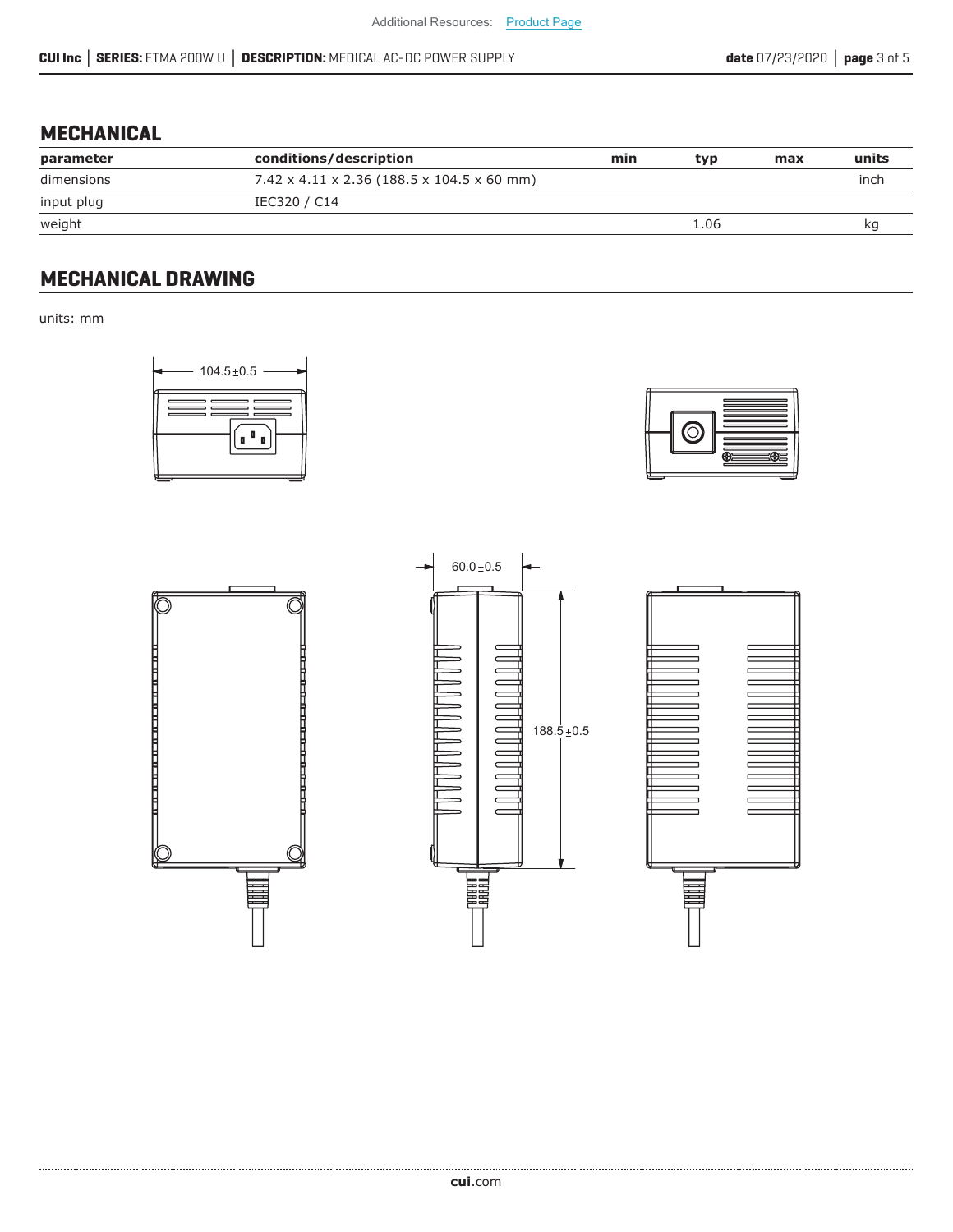$20\pm2cm$ 

### **DC CORD**



#### **AC CORD**